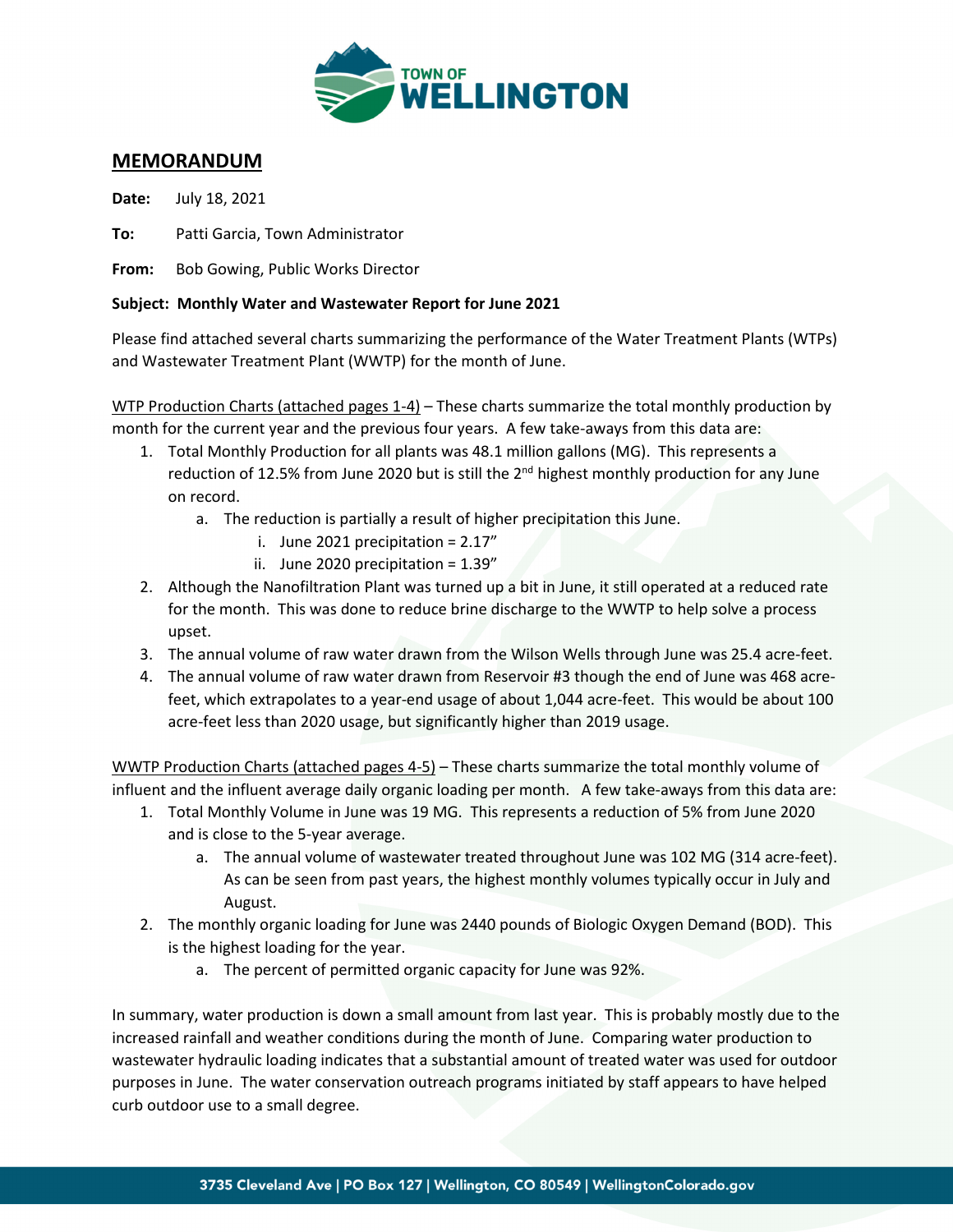

The organic loading at the WWTP has risen sharply in the last three months, peaking at 92% of capacity in June. Although it is not unusual for organic loading to see increases from March through June, it should be noted that July and August typically experience the highest organic loadings.

3735 Cleveland Ave | PO Box 127 | Wellington, CO 80549 | WellingtonColorado.gov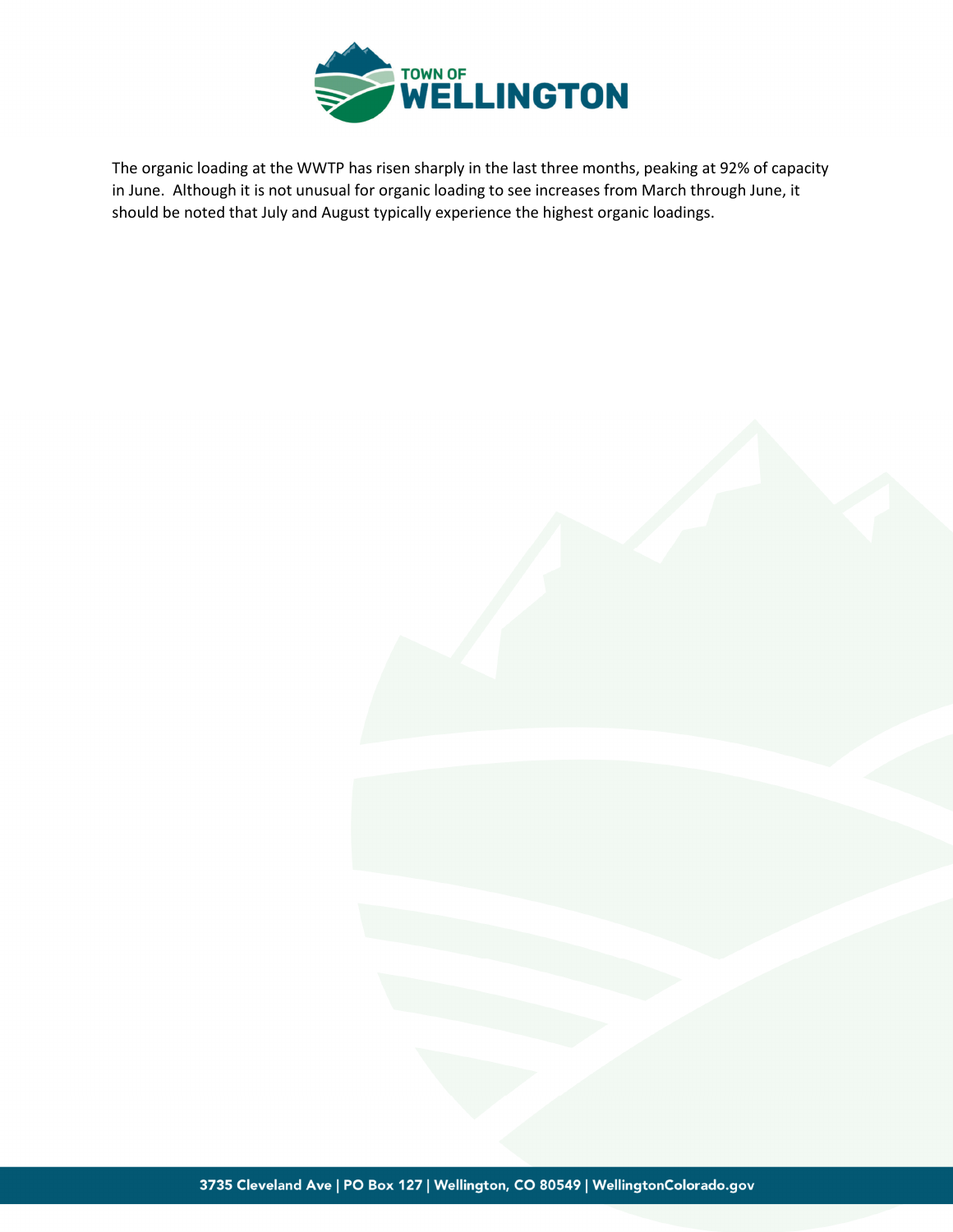#### Town of Wellington **Water Treatment**



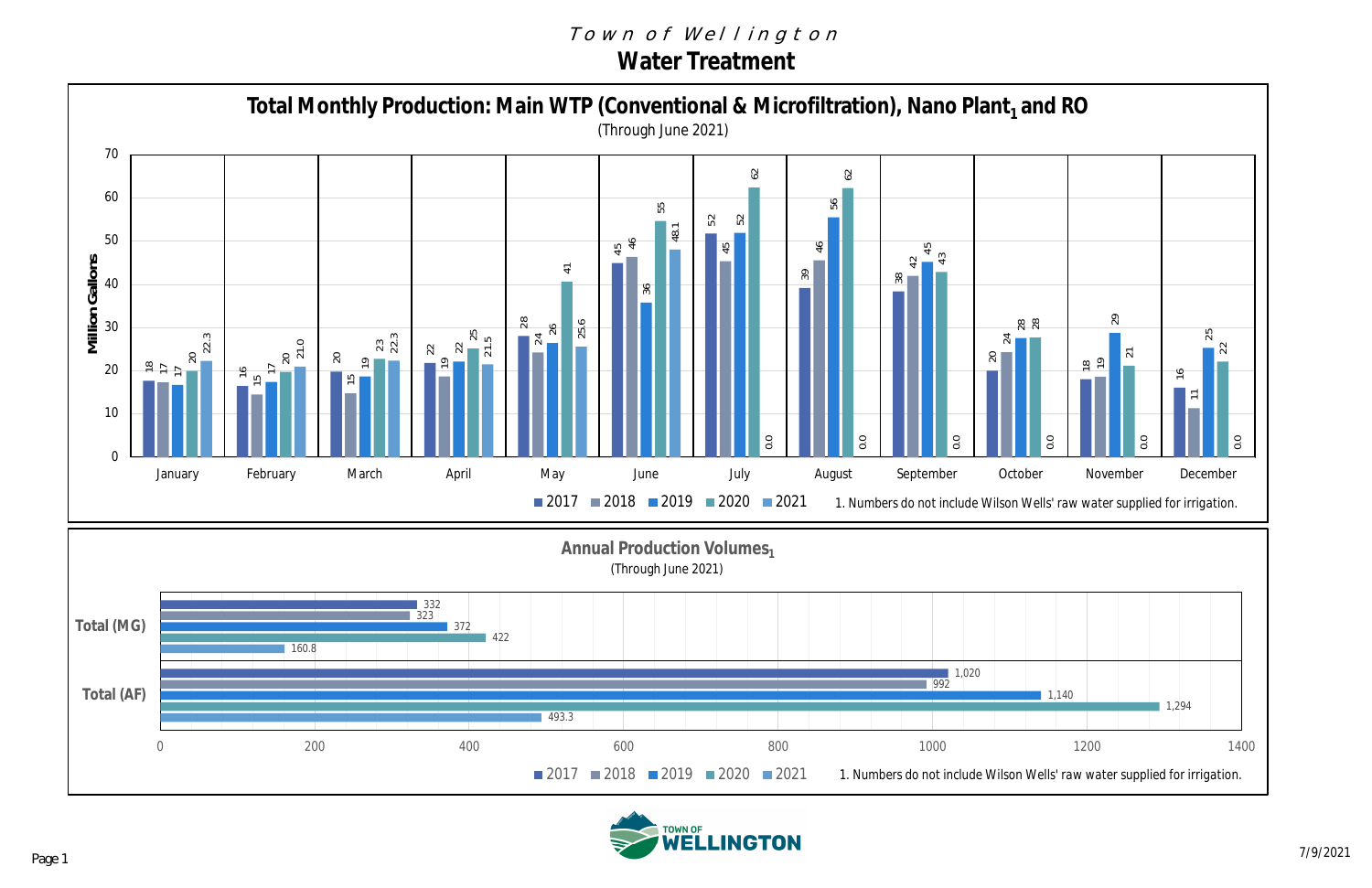### Town of Wellington **Water Treatment**



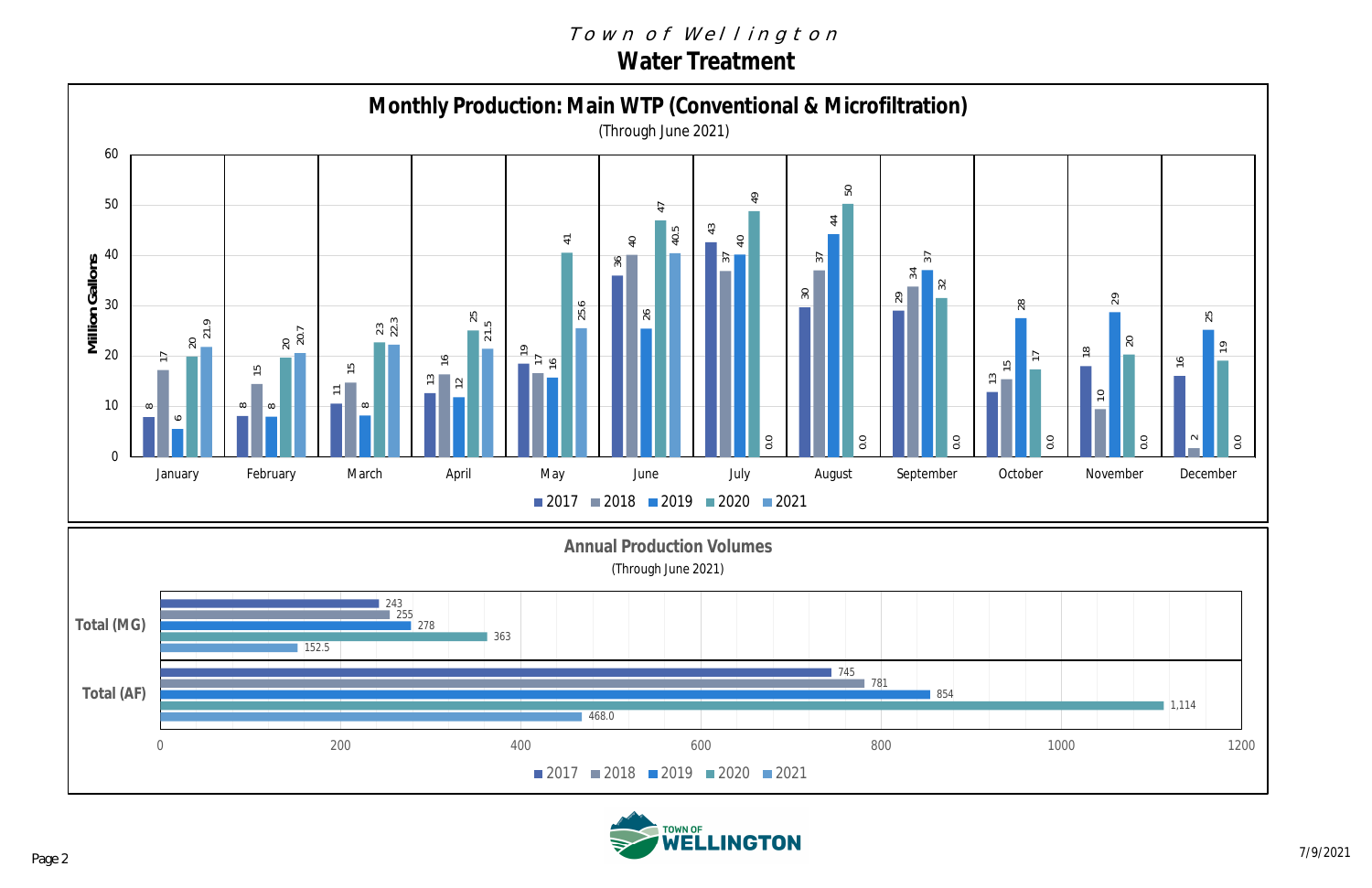### Town of Wellington **Water Treatment**



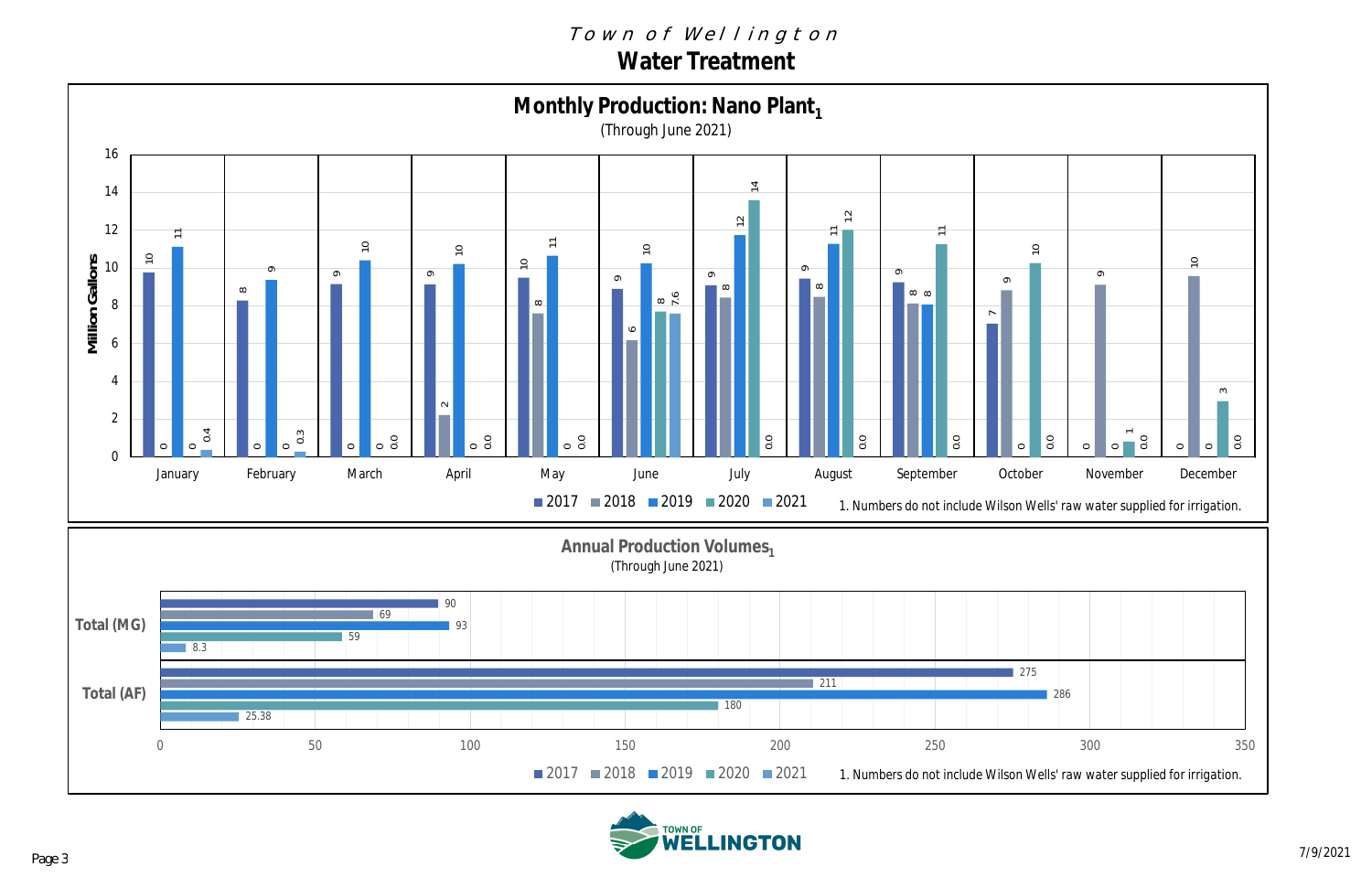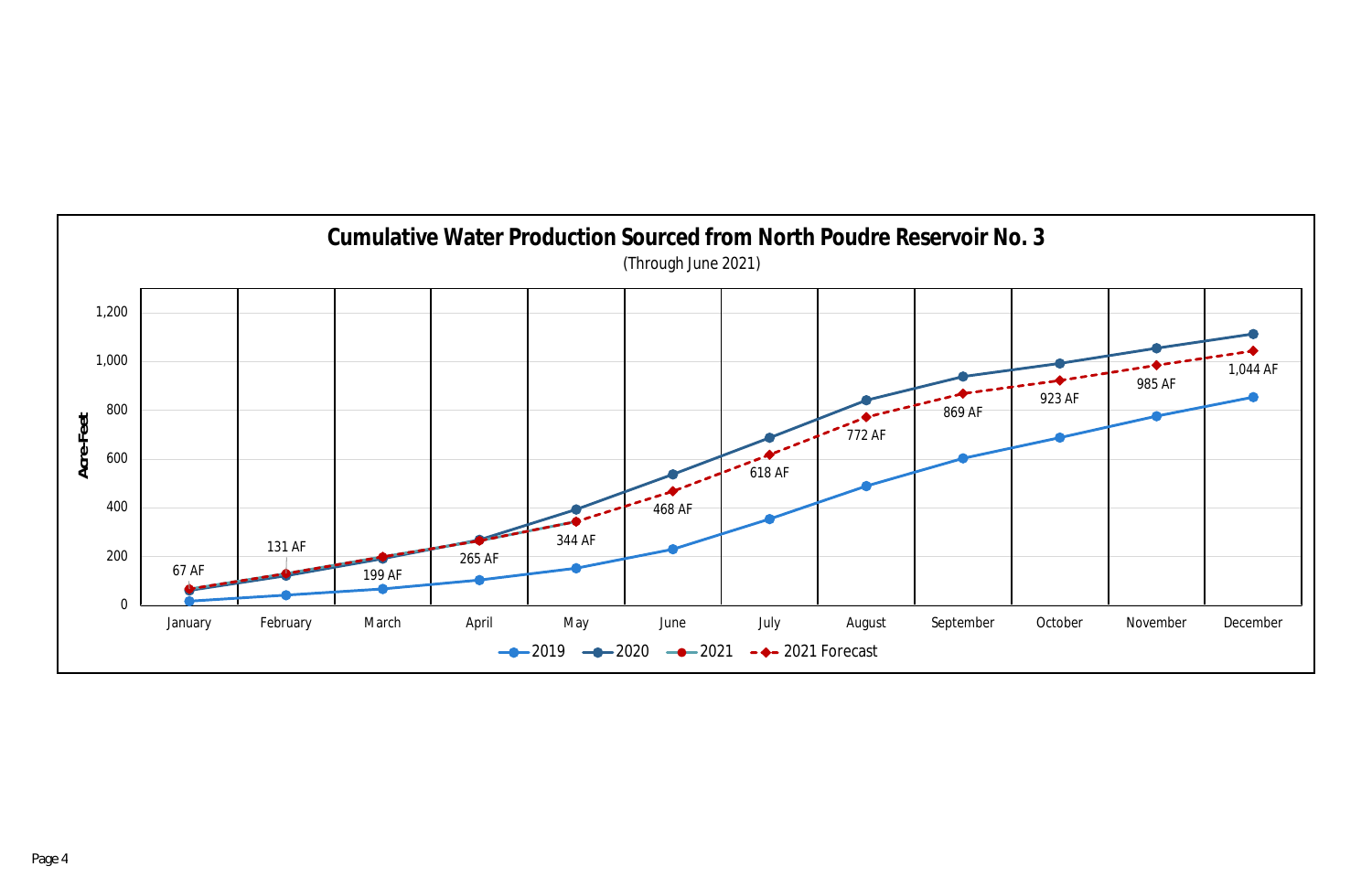## Town of Wellington **Wastewater Treatment**